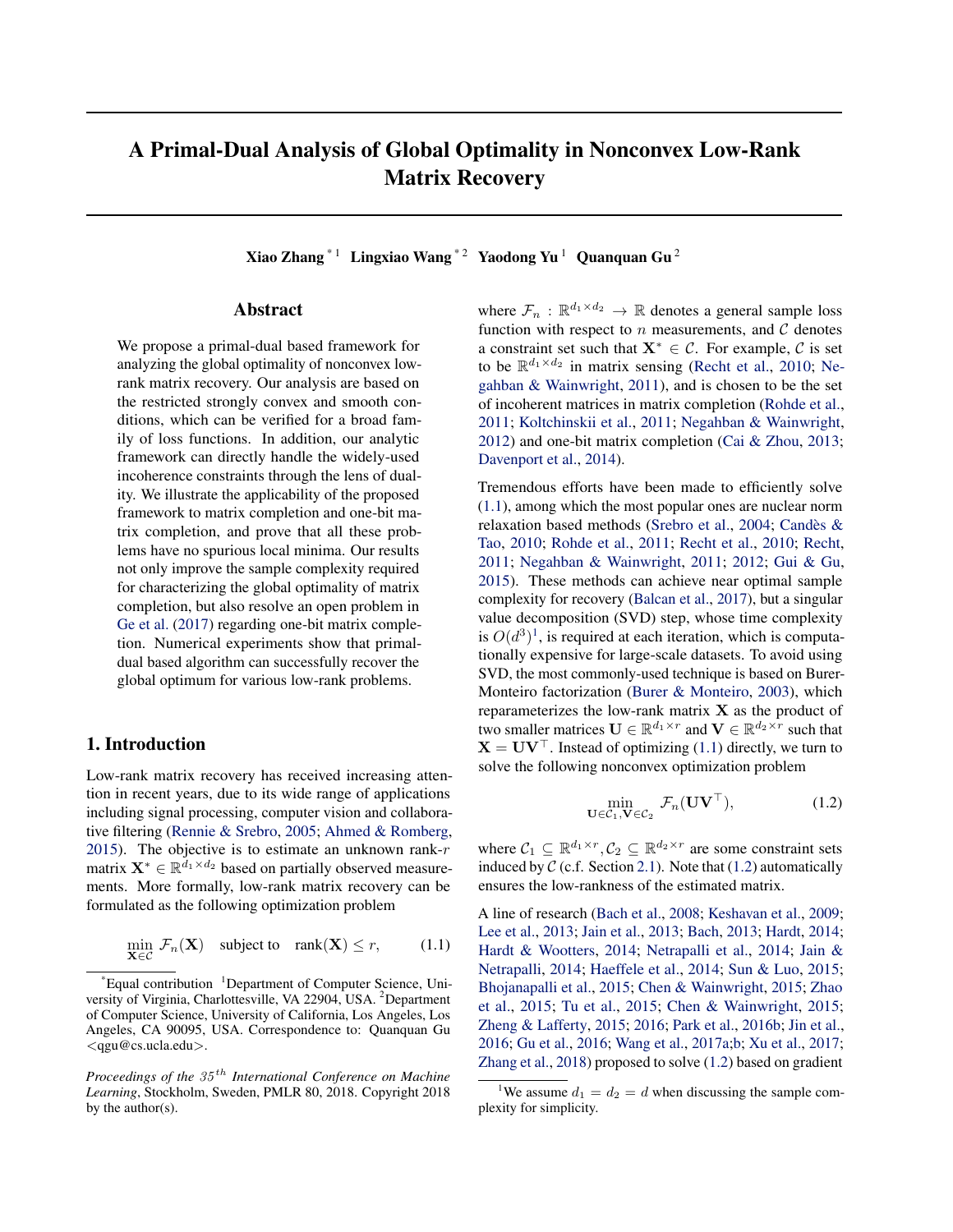descent and/or alternating minimization, and established a locally linear convergence property provided that the initial solution falls into a basin of attraction, i.e., a small neighbourhood around the optimum. Recently, another line of research [\(Bhojanapalli et al.,](#page-8-0) [2016;](#page-8-0) [Ge et al.,](#page-8-0) [2016;](#page-8-0) [Park et al.,](#page-9-0) [2016c;](#page-9-0) [Li et al.,](#page-9-0) [2016;](#page-9-0) [Zhu et al.,](#page-9-0) [2017a;](#page-9-0) [Ge et al.,](#page-8-0) [2017\)](#page-8-0) directly characterized the optimization landscape of [\(1.2\)](#page-0-0) and proved that various low-rank matrix recovery problems, including matrix sensing [\(Bhojanapalli et al.,](#page-8-0) [2016;](#page-8-0) [Park](#page-9-0) [et al.,](#page-9-0) [2016c;](#page-9-0) [Zhu et al.,](#page-9-0) [2017a\)](#page-9-0), matrix completion [\(Ge et al.,](#page-8-0) [2016\)](#page-8-0), and robust PCA [\(Ge et al.,](#page-8-0) [2017\)](#page-8-0), have no spurious local minima, i.e., all local minima are global ones. Based on existing results on finding local minimum for certain nonconvex problems [\(Ge et al.,](#page-8-0) [2015;](#page-8-0) [Carmon et al.,](#page-8-0) [2016;](#page-8-0) [Agarwal et al.,](#page-8-0) [2016;](#page-8-0) [Jin et al.,](#page-8-0) [2017\)](#page-8-0), they further showed that [\(1.2\)](#page-0-0) can be successfully solved by saddle-avoiding algorithms, such as perturbed gradient descent. However, none of the aforementioned work is generic enough to cover objective functions beyond square loss, e.g., the sample loss function for one-bit matrix completion [\(Davenport et al.,](#page-8-0) [2014\)](#page-8-0).

Following the second line of research, we propose a primaldual analysis to characterize the landscape of general objective functions in nonconvex low-rank matrix recovery including both square loss and beyond. By using restricted strongly convex and smooth conditions [\(Negahban et al.,](#page-9-0) [2009;](#page-9-0) [Negahban & Wainwright,](#page-9-0) [2011\)](#page-9-0), we are able to characterize a large family of low-rank problems. To incorporate the widely-used incoherence constraints for low-rank matrix estimation, we propose to analyze the corresponding Lagrangian function rather than the primal objective function and use the Karush-Kuhn-Tucker (KKT) condition [\(Nocedal](#page-9-0) [& Wright,](#page-9-0) [2006\)](#page-9-0) to characterize the local minima of [\(1.2\)](#page-0-0). Our analysis shows that the optimization landscape of [\(1.2\)](#page-0-0) is well-behaved, i.e., there are no spurious local minima. In addition, we demonstrate empirically that the primal-dual based algorithm proposed in [\(Nocedal & Wright,](#page-9-0) [2006\)](#page-9-0) can recover the ground truth matrix successfully. Our major contributions are further highlighted as follows.

#### 1.1. Contributions

- Our general framework can be applied to any loss function that satisfies the restricted strongly convex and smooth conditions (c.f. Section [3\)](#page-3-0), which covers a broad family of loss functions for low-rank problems. All the existing theoretical analyses [\(Bhojanapalli et al.,](#page-8-0) [2016;](#page-8-0) [Ge et al.,](#page-8-0) [2016;](#page-8-0) [Park et al.,](#page-9-0) [2016c;](#page-9-0) [Li et al.,](#page-9-0) [2016;](#page-9-0) [Zhu et al.,](#page-9-0) [2017a;](#page-9-0) [Ge et al.,](#page-8-0) [2017\)](#page-8-0) are limited to square loss, thus we resolve an open problem raised in [Ge](#page-8-0) [et al.](#page-8-0) [\(2017\)](#page-8-0) regarding the characterization of global geometry for one-bit matrix completion.
- Our primal-dual analysis is applicable to various noisy

low-rank problems. In particular, our analysis suggests there are no spurious local minima in noisy matrix completion, provided that the number of observations is  $O(r^2d \log d)$ . Compared with existing studies [\(Ge](#page-8-0) [et al.,](#page-8-0) [2016;](#page-8-0) [2017\)](#page-8-0) whose sample complexity scales to the fourth power with the rank, the sample requirement of our method matches the best-known sample complexity of matrix completion using nonconvex optimization algorithm [\(Zheng & Lafferty,](#page-9-0) [2016\)](#page-9-0) under the incoherence condition.

• Compared with the seminal work [\(Ge et al.,](#page-8-0) [2016;](#page-8-0) [2017\)](#page-8-0) along this line that makes use of ad hoc regularizer to deal with incoherence constraints, our primaldual analytic framework directly characterizes the global geometry of constrained nonconvex optimization problem for low-rank matrix recovery using duality theory. We believe the Lagrangian based proof technique is of independent interest, which can be extended to handle more general inequality constraints in other nonconvex problems.

## 1.2. Related Work

Characterizing the landscape of various objective functions has attracted more and more attention in recent years. For instance, [Sun et al.](#page-9-0) [\(2015\)](#page-9-0) studied the nonconvex geometry of complete dictionary recovery problem, and proved that all local minima are global ones. [Sun et al.](#page-9-0) [\(2016\)](#page-9-0) showed that a nonconvex fourth-order polynomial objective for phase retrieval has no spurious local minimum and all global minima are equivalent. [Lee et al.](#page-9-0) [\(2016\)](#page-9-0) showed that gradient descent converges to local minimum almost surely, using the stable manifold theorem from dynamical system. [Ge et al.](#page-8-0) [\(2016\)](#page-8-0) proved that the commonly used nonconvex objective function for positive semidefinite matrix completion has no spurious local minimum. In an independent work, [Bhojana](#page-8-0)[palli et al.](#page-8-0) [\(2016\)](#page-8-0) proved that positive semidefinite (PSD) matrix sensing, a very related problem to matrix completion, has no spurious local minima under the restricted isometry property (RIP). Later on, [Park et al.](#page-9-0) [\(2016c\)](#page-9-0) extended the geometric analysis of matrix sensing from PSD matrices to rectangular matrices. [Zhu et al.](#page-9-0) [\(2017a\)](#page-9-0) provided a unified geometric analysis for objective functions satisfying the restricted strong convexity/smoothness property, but their work cannot deal with the constrained optimization, e.g., matrix completion and one-bit matrix completion.

Most recently, several studies attempted to unify the global geometry analyses for nonconvex low-rank matrix recovery problems. For instance, [Li et al.](#page-9-0) [\(2016\)](#page-9-0) proposed a general theory to characterize the global geometry of positive semidefinite low-rank matrix factorization problem. [Zhu](#page-9-0) [et al.](#page-9-0) [\(2017b\)](#page-9-0) further extended the geometric analysis in [Li et al.](#page-9-0) [\(2016\)](#page-9-0) to rectangular matrix factorization problem.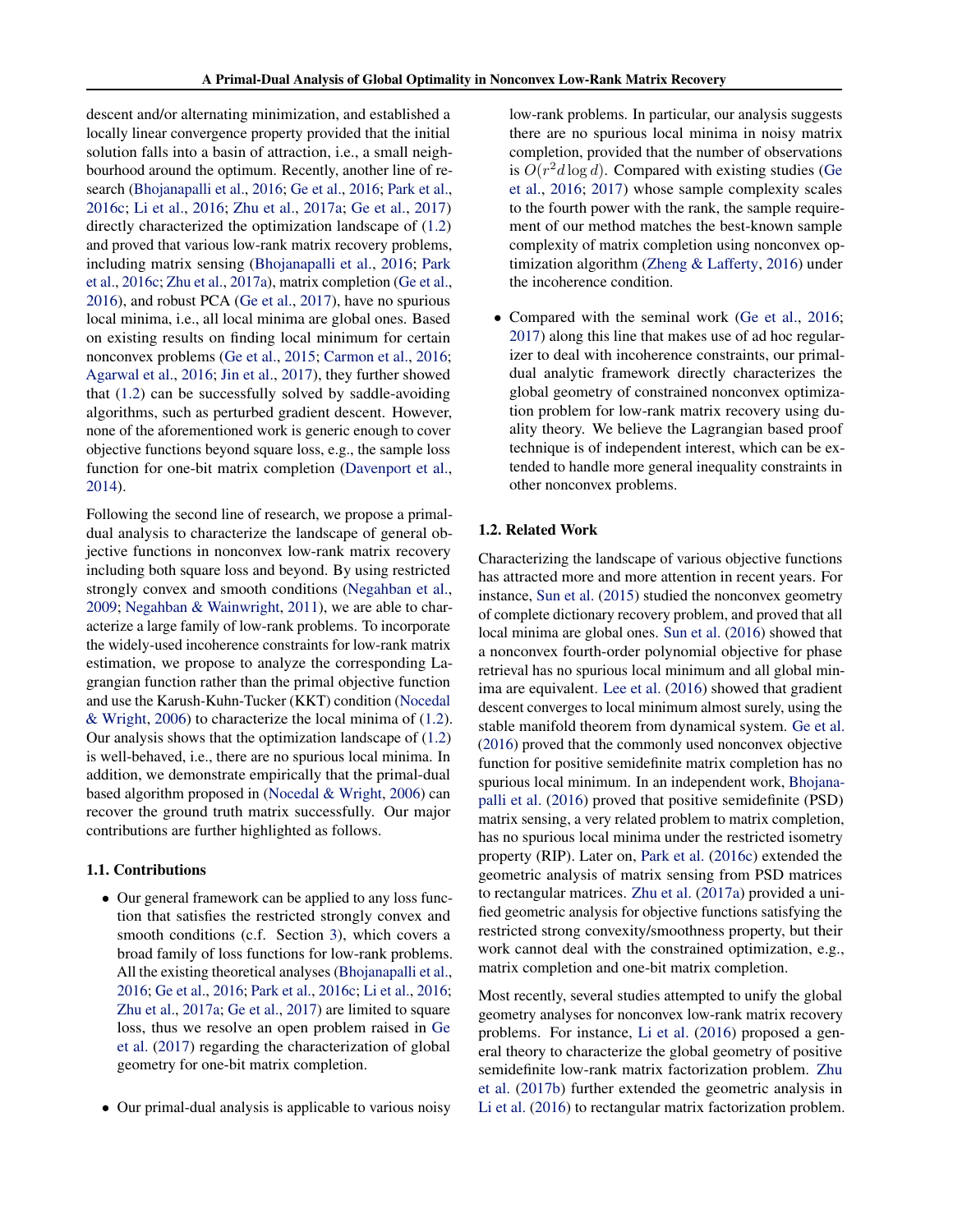<span id="page-2-0"></span>Nevertheless, both of their analyses require the objective function to be quadratic (i.e., square loss function), which is not applicable to constrained low-rank matrix recovery problems. The most relevant work to ours is [Ge et al.](#page-8-0) [\(2017\)](#page-8-0), which proposed a general framework to characterize the landscape of nonconvex low-rank matrix recovery problem. More specifically, they incorporated the constraints for matrix completion and robust PCA by a specifically designed regularizer, to make the solution lie in a desired region (e.g., the set of incoherent matrices). However, their framework still requires the loss function to be quadratic, thus unable to analyze low-rank problems with general objective function, such as one-bit matrix completion.

#### 1.3. Organization and Notation

The remainder of this paper is organized as follows. We formally state the general low-rank matrix recovery problem and introduce two specific applications in Section 2. In Section [3,](#page-3-0) we lay out conditions for the proposed primal-dual based framework and present our main theoretical results. In Section [4,](#page-4-0) we apply the general results to two specific low-rank problems. The primal-dual based method and the numerical experiments are illustrated in Sections [5](#page-5-0) and [6,](#page-6-0) respectively. We conclude in Section [7](#page-7-0) and defer the detailed proofs to the supplementary materials.

We use capital symbols such as A to denote matrices and [d] to denote index set  $\{1, 2, \ldots, d\}$ . Let the *i*-th row, *j*th column and  $(i, j)$ -th entry of **A** be  $A_{i,*}$ ,  $A_{*,j}$  and  $A_{ij}$ respectively. Denote the  $i$ -th standard basis by  $e_i$  and the  $\ell$ -th largest singular value of **A** by  $\sigma_{\ell}(A)$ . We use  $\text{vec}(A)$ to denote the vectorization of matrix A. For any vector **x**, we use  $\|\mathbf{x}\|_2$  to denote its  $\ell_2$  norm. Let  $\|\mathbf{A}\|_F$ ,  $\|\mathbf{A}\|_2$ be the Frobenius norm and the spectral norm of matrix A, respectively. We define the largest  $\ell_2$  norm of its rows as  $\|\mathbf{A}\|_{2,\infty} = \max_i \|\mathbf{A}_{i,*}\|_2$ . For any two sequences  $\{a_n\}$ and  ${b_n}$ , if there exists a constant  $0 < C < \infty$  such that  $a_n \leq Cb_n$ , then we denote  $a_n = O(b_n)$ .

# 2. Constrained Nonconvex Optimization for Low-Rank Matrix Recovery

In this section, we introduce our general framework for low-rank matrix recovery, along with several applications.

#### 2.1. Generic Framework

Let the singular value decomposition of the unknown lowrank matrix be  $X^* = \overline{U}^* \Sigma \overline{V}^{*T}$  and  $U^*$ ,  $V^*$  be the underlying factorized matrices such that  $\mathbf{U}^* = \overline{\mathbf{U}}^* \Sigma^{1/2}$ ,  $V^* = \overline{V}^* \Sigma^{1/2}$ . Denote the sorted singular values of  $X^*$ by  $\sigma_1 \ge \sigma_2 \ge \ldots \ge \sigma_r > 0$ . Recall that we aim to characterize the global optimality of the general nonconvex optimization problem [\(1.2\)](#page-0-0). Formally, we define the general

constraint sets  $C_1, C_2$  as follows

$$
\mathcal{C}_1 = \{ \mathbf{U} \in \mathbb{R}^{d_1 \times r} \mid ||\mathbf{U}||_{2,\infty} \le \alpha_1 \},
$$
  
\n
$$
\mathcal{C}_2 = \{ \mathbf{V} \in \mathbb{R}^{d_1 \times r} \mid ||\mathbf{V}||_{2,\infty} \le \alpha_2 \},
$$
\n(2.1)

where  $\alpha_1$ ,  $\alpha_2$  will be specified for different examples. To guarantee optimization problem [\(1.2\)](#page-0-0) is well-defined, we assume  $\mathbf{U}^* \in C_1$  and  $\mathbf{V}^* \in C_2$ . It is worth noting that (2.1) can cover a wide range of low-rank matrix recovery problems. For instance, in matrix completion, constraint sets in the form of (2.1) are proposed to ensure the estimator  $X = UV^{\top}$  is incoherent.

In addition, following [Tu et al.](#page-9-0) [\(2015\)](#page-9-0); [Zheng & Lafferty](#page-9-0) [\(2016\)](#page-9-0); [Park et al.](#page-9-0) [\(2016a\)](#page-9-0); [Wang et al.](#page-9-0) [\(2017a\)](#page-9-0), we add an additional regularization term  $\|\mathbf{U}^\top \mathbf{U} - \mathbf{V}^\top \mathbf{V}\|_F^2$  to [\(1.2\)](#page-0-0) such that the solutions U, V are in similar scale. Specifically, we propose to analyze the following constrained optimization problem with respect to the stacked matrix  $\mathbf{Z} = [\mathbf{U}; \mathbf{V}]$  in the lifted space  $\mathbb{R}^{(d_1+d_2) \times r}$ 

$$
\min_{\mathbf{Z}\in\mathcal{D}} \mathcal{G}(\mathbf{Z}) = \mathcal{F}_n(\mathbf{U}\mathbf{V}^{\top}) + \frac{\gamma}{4} \|\mathbf{U}^{\top}\mathbf{U} - \mathbf{V}^{\top}\mathbf{V}\|_F^2, (2.2)
$$

where the constraint set D is defined as  $D = \{Z \in$  $\mathbb{R}^{(d_1+d_2)\times r} \mid \|\mathbf{Z}\|_{2,\infty} \leq \alpha\},\,$  where  $\alpha = \max\{\alpha_1,\alpha_2\},\,$  and  $\gamma$  denotes the regularization parameter.

#### 2.2. Specific Examples

We briefly introduce two specific examples: noisy matrix completion and one-bit matrix completion.

Noisy matrix completion. The goal of matrix completion [\(Rohde et al.,](#page-9-0) [2011;](#page-9-0) [Koltchinskii et al.,](#page-8-0) [2011;](#page-8-0) [Negahban](#page-9-0) [& Wainwright,](#page-9-0) [2012\)](#page-9-0) is to estimate the unknown low-rank matrix  $X^*$  from its partially observed (noisy) entries. More specifically, we consider the uniform observation model

$$
Y_{jk} = \begin{cases} X_{jk}^* + E_{jk}, & \text{for any } (j,k) \in \Omega; \\ * , & \text{otherwise.} \end{cases}
$$
 (2.3)

where  $\Omega \subseteq [d_1] \times [d_2]$  denotes the observed index set such that for any  $(j, k) \in \Omega$ ,  $j \sim \text{uniform}([d_1])$  and  $k \sim$  uniform([d<sub>2</sub>]). Here, **Y** ∈  $\mathbb{R}^{d_1 \times d_2}$  denotes the observed data matrix,  $\mathbf{E} \in \mathbb{R}^{d_1 \times d_2}$  denotes a random noise matrix such that each entry of E follows i.i.d. Gaussian distribution with variance  $\nu^2/(d_1d_2)$ .

As discussed in previous work [\(Gross,](#page-8-0) [2011;](#page-8-0) [Negahban &](#page-9-0) [Wainwright,](#page-9-0) [2012\)](#page-9-0), it is impossible to recover the unknown low-rank matrix  $X^*$  if it is too sparse. To avoid such issue, we impose the following incoherence condition (Candès & [Recht,](#page-8-0) [2009\)](#page-8-0) on the singular spaces of  $X^*$ 

$$
\|\overline{\mathbf{U}}^*\|_{2,\infty} \le \sqrt{\frac{\beta r}{d_1}} \quad \text{ and } \quad \|\overline{\mathbf{V}}^*\|_{2,\infty} \le \sqrt{\frac{\beta r}{d_2}}, \quad (2.4)
$$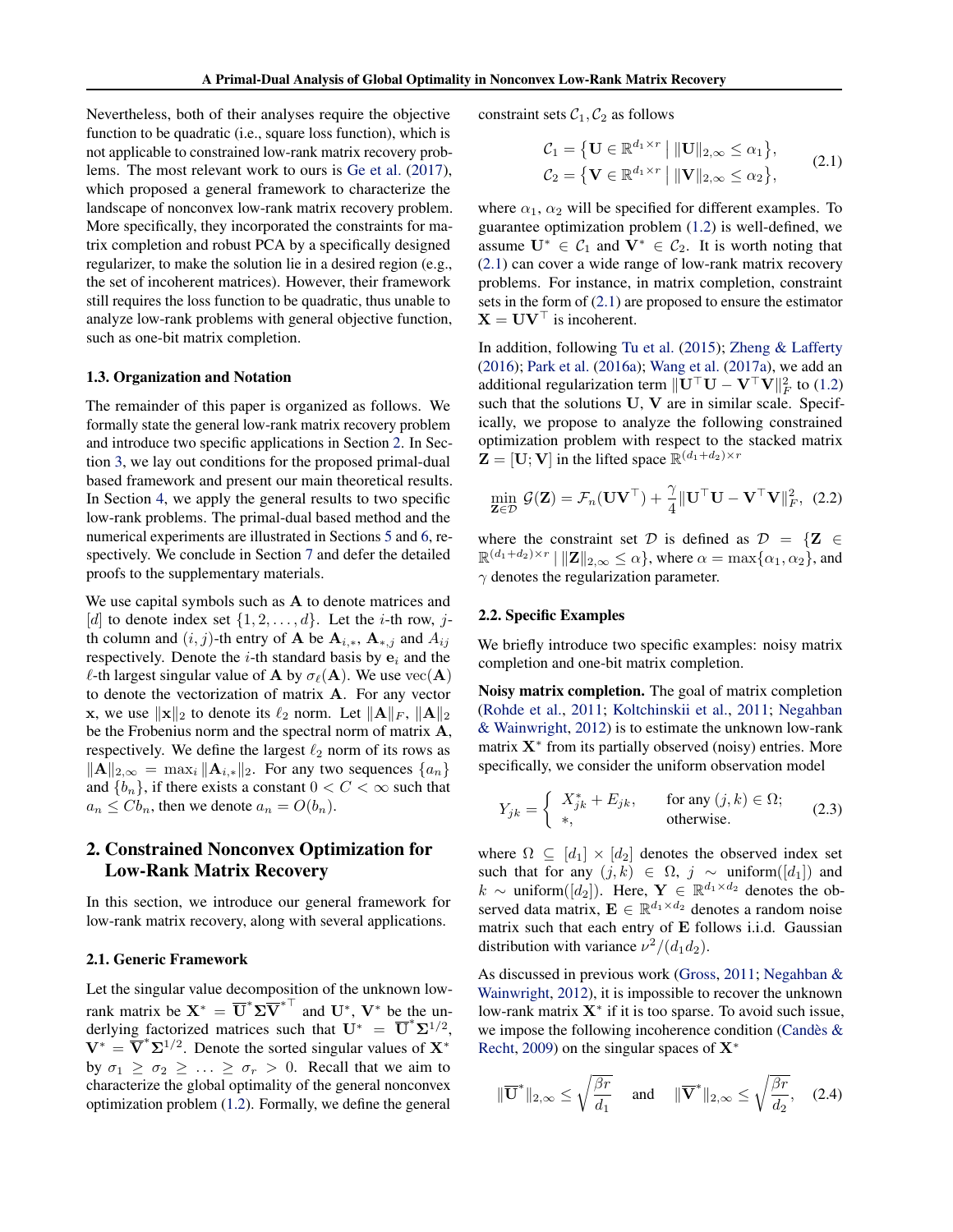<span id="page-3-0"></span>where r denotes the rank of  $X^*$ , and  $\beta$  denotes the incoherence parameter. Note that based on the incoherence condi-tion [\(2.4\)](#page-2-0), we can derive  $\|\mathbf{X}^*\|_{\infty,\infty} \le \|\overline{\mathbf{U}}^*\|_{2,\infty} \cdot \|\mathbf{\Sigma}\|_2$ .  $\|\overline{\mathbf{V}}^*\|_{2,\infty} \leq \beta r \sigma_1/\sqrt{d_1d_2}$ , which leads to a dimension-free signal-to-noise ratio in observation model [\(2.3\)](#page-2-0).

More specifically, we consider the following constrained optimization problem for matrix completion

$$
\min_{\mathbf{Z}\in\mathcal{D}}\frac{1}{2p}\sum_{(j,k)\in\Omega}(\mathbf{U}_{j,*}\mathbf{V}_{k,*}^{\top}-Y_{jk})^{2}+\frac{\gamma}{4}\|\mathbf{U}^{\top}\mathbf{U}-\mathbf{V}^{\top}\mathbf{V}\|_{F}^{2},
$$
\n(2.5)

where D is defined in Section [2.1](#page-2-0) and  $p = |\Omega|/(d_1 d_2)$ denotes the sampling rate. In order to guarantee  $\mathbf{Z}^*$  =  $[\mathbf{U}^*; \mathbf{V}^*] \in \mathcal{D}$ , we set  $\alpha = \sqrt{\beta r \sigma_1^* / d}$ , where  $d_1$  and  $d_2$  are in the same order  $O(d)$  for simplicity.

One-bit matrix completion. The objective of one-bit matrix completion [\(Davenport et al.,](#page-8-0) [2014;](#page-8-0) [Cai & Zhou,](#page-8-0) [2013;](#page-8-0) [Ni & Gu,](#page-9-0) [2016\)](#page-9-0) is to recover the unknown low-rank matrix X<sup>∗</sup> from a set of binary observations. In detail, the dependence of the observed binary matrix  $\mathbf{Y} \in \mathbb{R}^{d_1 \times d_2}$  on  $\mathbf{X}^*$  is presented as follows

$$
Y_{jk} = \begin{cases} +1, & \text{if } X_{jk}^* + E_{jk} > 0, \\ -1, & \text{if } X_{jk}^* + E_{jk} < 0, \end{cases}
$$
 (2.6)

where  $\mathbf{E} \in \mathbb{R}^{d_1 \times d_2}$  denotes a random noise matrix. Let f be the cumulative distribution function of  $-E_{ik}$ , then the observation model (2.6) can be recast as the following probabilistic model

$$
Y_{jk} = \begin{cases} +1, & \text{with probability } f(X_{jk}^*), \\ -1, & \text{with probability } 1 - f(X_{jk}^*). \end{cases}
$$
 (2.7)

In addition, we consider the same uniform sampling model for the observed index set  $\Omega$  as in matrix completion, and impose the incoherence condition  $(2.4)$  on  $X^*$  to avoid the overly sparse matrices. Specifically, we aim to solve the following optimization problem for one-bit matrix completion

$$
\min_{\mathbf{Z} \in \mathcal{D}} -\frac{1}{|\Omega|} \sum_{(j,k)\in\Omega} \left\{ \mathbf{1}_{(Y_{jk}=1)} \log \left( f(\mathbf{U}_{j*} \mathbf{V}_{k*}^{\top}) \right) + \frac{1}{\mathbf{1}_{(Y_{jk}=-1)}} \log \left( 1 - f(\mathbf{U}_{j,*} \mathbf{V}_{k,*}^{\top}) \right) \right\} + \frac{\gamma}{4} ||\mathbf{U}^{\top} \mathbf{U} - \mathbf{V}^{\top} \mathbf{V}||^{2}
$$
\n(2.8)

where  $\Omega \subseteq [d_1] \times [d_2]$  denotes the observed index set with cardinality  $|\Omega|$ , and we also set the parameter  $\alpha =$  $\sqrt{\beta r \sigma_1^* / d}$  in the constraint set D to ensure optimization probelm (2.8) is well-defined.

## 3. Results for Generic Framework

Before presenting our main theoretical results, we first lay out the formal definition of local minimizer and the basic necessary optimality conditions with respect to constrained optimization problem [\(2.2\)](#page-2-0) .

Definition 3.1. Z is a local minimizer of constrained optimization  $(2.2)$ , if **Z** satisfies the following conditions: (i)  $\mathbf{Z} \in \mathcal{D}$ . (ii) There exists a neighbourhood  $\mathcal N$  of  $\mathbf Z$  such that for any  $\mathbf{Z} \in \mathcal{N} \cap \mathcal{D}, \mathcal{G}(\mathbf{Z}) \geq \mathcal{G}(\mathbf{Z})$  holds.

For general constrained optimization [\(2.2\)](#page-2-0), we provide the fundamental first-order necessary condition as follows.

Lemma 3.2. Suppose Z is a local minimizer of constrained optimization problem  $(3.1)$ . Then for all feasible directions<sup>2</sup>  $\Delta \in \mathbb{R}^{(d_1+d_2)\times r}$ , the following inequality holds:

$$
\langle \nabla \mathcal{G}(\mathbf{Z}), \Delta \rangle \geq 0.
$$

Recall that the constraint set D is defined as  $D = \{Z \in$  $\mathbb{R}^{(d_1+d_2)\times r} \mid \|\mathbf{Z}\|_{2,\infty} \leq \alpha\}.$  Thus, according to the definition of  $\|\cdot\|_{2,\infty}$ , we can reformulate [\(2.2\)](#page-2-0) as the following equivalent standard form

$$
\min_{\mathbf{Z} \in \mathbb{R}^{(d_1+d_2)\times r}} \mathcal{G}(\mathbf{Z}) = \mathcal{F}_n(\mathbf{U}\mathbf{V}^\top) + \frac{\gamma}{4} \|\mathbf{U}^\top \mathbf{U} - \mathbf{V}^\top \mathbf{V}\|_F^2
$$
  
subject to  $h_i(\mathbf{Z}) \le 0$ , for all  $i \in [d_1+d_2]$ , (3.1)

where  $h_i(\mathbf{Z}) = ||\mathbf{e}_i^\top \mathbf{Z}||_2^2 - \alpha^2$ , and  $\mathbf{e}_i$  represents the *i*-th natural basis. Accordingly, the Lagrangian with respect to (3.1) is given as follows

$$
\mathcal{L}(\mathbf{Z}, \boldsymbol{\lambda}) = \mathcal{G}(\mathbf{Z}) + \sum_{i=1}^{d_1 + d_2} \lambda_i h_i(\mathbf{Z}),
$$

where  $\boldsymbol{\lambda} = [\lambda_1, \lambda_2, \dots \lambda_{(d_1+d_2)}]^\top$  denotes the Lagrange multiplier vector. Based on the Lagrangian, we give the following necessary optimality conditions [\(Nocedal & Wright,](#page-9-0) [2006\)](#page-9-0) for constrained optimization problem (3.1).

 $\overline{P}$  appendent. Then there exists a Lagrange multiplier vector  $\lambda$ <br> $\overline{F}$  such that  $(\mathbf{Z}, \lambda)$  satisfies the following Karush-Kuhn-Tucker Lemma 3.3. Let Z be a local minimizer of constrained optimization problem (3.1). Define the set of active constraint gradients at **Z** as  $\mathcal{A}(\mathbf{Z}) = \{i \in [d_1 + d_2] \mid h_i(\mathbf{Z}) = 0\}.$ Suppose the active set  $\{\nabla h_i(\mathbf{Z}) \mid i \in \mathcal{A}(\mathbf{Z})\}$  is linearly independent. Then there exists a Lagrange multiplier vector  $\lambda$ (KKT) conditions

- 1.  $h_i(\mathbf{Z}) \leq 0$ , for all  $i \in [d_1 + d_2]$ ,
- 2.  $\lambda > 0$ ,
- 3.  $\lambda_i h_i(\mathbf{Z}) = 0$ , for all  $i \in [d_1 + d_2]$ ,
- 4.  $\nabla_{\mathbf{Z}} \mathcal{L}(\mathbf{Z}, \boldsymbol{\lambda}) = \mathbf{0}.$

<sup>&</sup>lt;sup>2</sup>We say  $\Delta$  is a feasible direction for constraint set  $\mathcal D$  at **Z**, if there exists  $t > 0$  such that  $\mathbf{Z} + s\mathbf{\Delta} \in \mathcal{D}$  for all  $s \in [0, t]$ .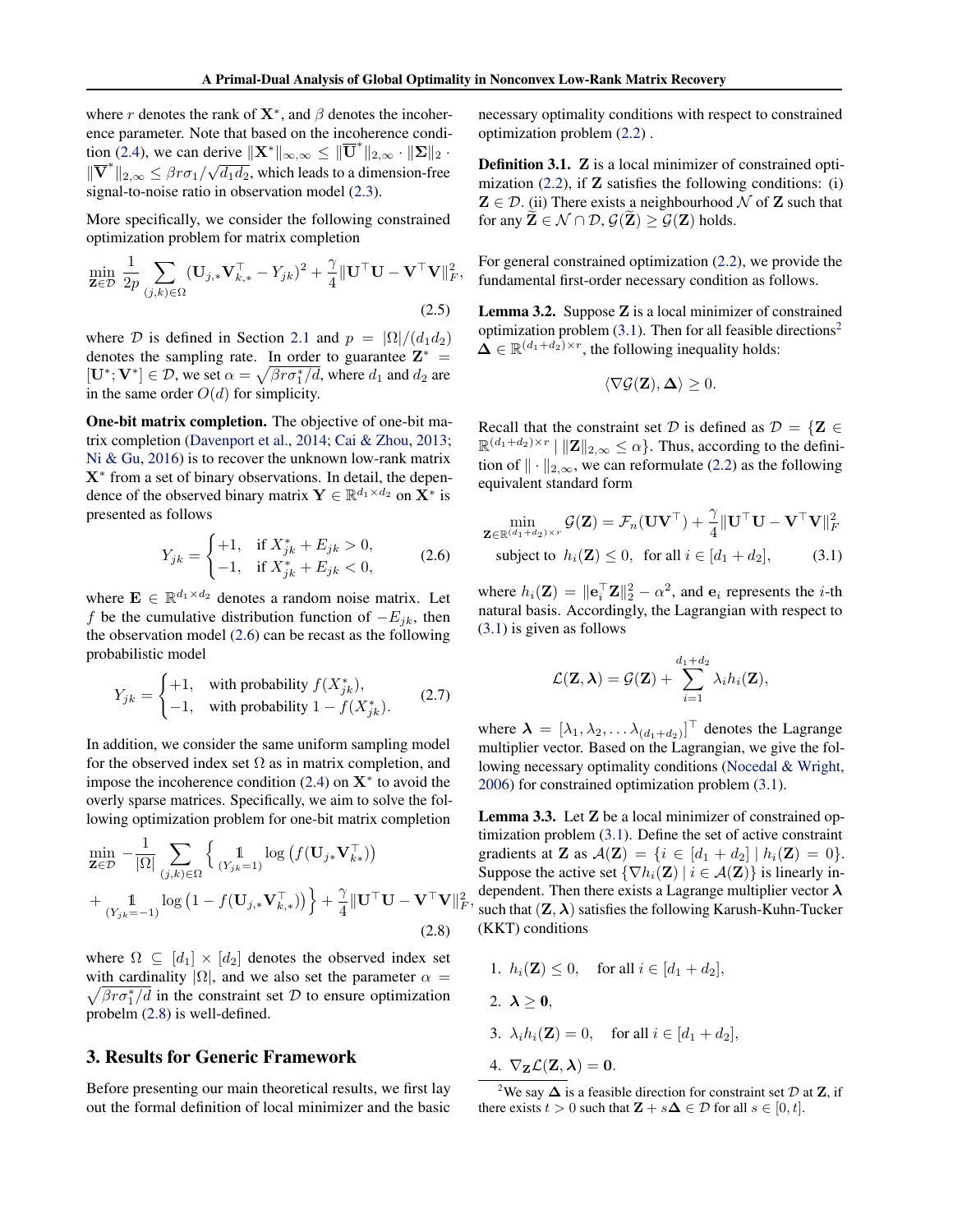<span id="page-4-0"></span>Lemma 3.4. Under the same conditions as in Lemma [3.3,](#page-3-0) let  $\lambda$  be a Lagrange multiplier vector such that  $(\mathbf{Z}, \lambda)$  satisfies the KKT condition. For any  $\Delta \in \mathbb{R}^{(d_1+d_2)\times r}$  satisfying the condition that  $\langle \nabla h_i(\mathbf{Z}), \Delta \rangle \leq 0$  holds for all  $i \in \mathcal{A}(\mathbf{Z}),$  $(Z, \lambda)$  also satisfies the following inequality

$$
\text{vec}(\boldsymbol{\Delta})^{\top} \nabla_{\mathbf{Z}}^{2} \mathcal{L}(\mathbf{Z}, \boldsymbol{\lambda}) \text{vec}(\boldsymbol{\Delta}) \geq 0.
$$

The aforementioned necessary optimality conditions characterize the properties of local minima with respect to constrained optimization problem. As will be seen in later analysis, these optimality conditions are essential to show that there are no spurious local minima in [\(3.1\)](#page-3-0).

Next, we lay out several conditions for the general sample loss function  $\mathcal{F}_n$ . To begin with, we present the restricted strong convexity and smoothness conditions [\(Negahban](#page-9-0) [et al.,](#page-9-0) [2009;](#page-9-0) [Loh & Wainwright,](#page-9-0) [2013\)](#page-9-0).

Condition 3.5 (Restricted Strong Convexity). The sample loss function  $\mathcal{F}_n$  is  $\mu$ -restricted strongly convex, i.e., for all matrices  $\mathbf{Y}, \mathbf{W} \in \mathbb{R}^{d_1 \times d_2}$  with rank at most  $6r$ 

$$
\mathcal{F}_n(\mathbf{Y}) \geq \mathcal{F}_n(\mathbf{W}) + \langle \nabla \mathcal{F}_n(\mathbf{W}), \mathbf{Y} - \mathbf{W} \rangle + \frac{\mu}{2} ||\mathbf{Y} - \mathbf{W}||^2_F.
$$

Condition 3.6 (Restricted Strong Smoothness). The sample loss function  $\mathcal{F}_n$  is *L*-restricted strongly smooth, i.e., for all matrices  $\mathbf{Y}, \mathbf{W} \in \mathbb{R}^{d_1 \times d_2}$  with rank at most  $6r$ 

$$
\mathcal{F}_n(\mathbf{Y}) \leq \mathcal{F}_n(\mathbf{W}) + \langle \nabla \mathcal{F}_n(\mathbf{W}), \mathbf{Y} - \mathbf{W} \rangle + \frac{L}{2} ||\mathbf{Y} - \mathbf{W}||^2_F.
$$

In addition, we assume there is an upper bound for the gradient of the sample loss function  $\nabla \mathcal{F}_n$  with respect to the unknown low-rank matrix  $X^*$ .

**Condition 3.7.** Given a fixed sample size  $n$  and tolerance parameter  $\delta \in (0, 1)$ . Let  $\epsilon(n, \delta)$  be the smallest scalar such that with probability at least  $1 - \delta$ , we have

$$
\|\nabla \mathcal{F}_n(\mathbf{X}^*)\|_2 \leq \epsilon(n,\delta),
$$

where  $\epsilon(n, \delta)$  depends on sample size n and  $\delta$ , and  $\epsilon(n, \delta)$ deceases as *n* increases.

As will be clear in the next section and in the proofs, Conditions 3.5, 3.6 and 3.7 can be verified for a wide range of sample loss functions, such as the objective functions in matrix completion and one-bit matrix completion.

Finally, we present the main results regarding the global optimality of optimization problem [\(3.1\)](#page-3-0). In particular, we are going to show that under proper conditions, [\(3.1\)](#page-3-0) has no spurious local minima.

**Theorem 3.8.** Assume the sample loss function  $\mathcal{F}_n$  satisfies Conditions 3.5, 3.6 and 3.7. Under condition that  $L/\mu \in$   $(1, 18/17)$ , for all local minima  $\mathbf{Z} = [\mathbf{U}; \mathbf{V}]$  of optimization problem [\(3.1\)](#page-3-0) with regularization parameter  $\gamma$  satisfying  $\mu - L/2 \leq \gamma < \min\{(22\mu - 19L)/4, (3L - 2\mu)/2\}$ , the reconstruction error satisfies

$$
\|\mathbf{U}\mathbf{V}^{\top} - \mathbf{X}^*\|_F^2 \leq \Gamma r \epsilon^2(n, \delta), \tag{3.2}
$$

with probability at least  $1-\delta$ , where  $\Gamma$  is a constant depending on  $\mu$ , L and  $\gamma$ .

Remark 3.9. Theorem 3.8 suggests that for all local minima  $\mathbf{Z} = [\mathbf{U}; \mathbf{V}]$  of [\(3.1\)](#page-3-0), the reconstructed matrix  $\mathbf{U}\mathbf{V}^{\top}$ lies in a small neighbourhood of  $X^*$ , and the radius of such neighbourhood decreases as the sample size  $n$  increases. While in the noiseless case ( $\epsilon(n, \delta) = 0$ ), the right hand side of (3.2) is 0, which suggests that all local minima are global ones, i.e.,  $\mathbf{U}\mathbf{V}^{\top} = \mathbf{X}^*$ . Note that we require the condition number  $L/\mu$  to be close to 1 in Theorem 3.8. As will be clear in the next section and in the proofs, this assumption can be verified for the specific examples discussed in Section [2.1.](#page-2-0) Similar assumption has been imposed in existing work on matrix sensing [\(Bhojanapalli et al.,](#page-8-0) [2016;](#page-8-0) [Ge et al.,](#page-8-0) [2017\)](#page-8-0), in that the restricted isometry property parameter is required to be in a small range around 0.

## 4. Implications for Specific Examples

In this section, we illustrate how to apply our general framework to two specific low-rank problems: noisy matrix completion and one-bit matrix completion. Note that given the general results in Section [3,](#page-3-0) we only need to verify Conditions 3.5, 3.6, 3.7 and the assumption regarding the restricted condition number  $L/\mu$  for each specific example.

### 4.1. Results for Noisy Matrix Completion

Recall that for noisy matrix completion, we aim to optimize [\(2.5\)](#page-3-0) under the uniform sampling model [\(2.3\)](#page-2-0) and incoherence condition [\(2.4\)](#page-2-0). Specifically, we verify Conditions 3.5, 3.6 and 3.7 for  $\mathcal{F}_n$  in the following corollary to characterize the global optimality of noisy matrix completion.

Corollary 4.1. Consider noisy matrix completion problem [\(2.5\)](#page-3-0) under the uniform sampling model. Suppose the unknown rank-r matrix  $X^*$  satisfies incoherence condition  $(2.4)$  and each entry of the noise matrix  $\bf{E}$  follows i.i.d. Gaussian distribution with variance  $\nu^2/(d_1d_2)$ . Provided the number of observed samples  $|\Omega| \geq c_1 r^2 d \log d$ , with regularization parameter  $\gamma = 1/2$ , all local minima  $\mathbf{Z} = [\mathbf{U}; \mathbf{V}]$  of optimization problem [\(2.5\)](#page-3-0) satisfy

$$
\|\mathbf{U}\mathbf{V}^{\top}-\mathbf{X}^*\|_F \leq c_2 \max\left\{\nu, \sqrt{r}\beta \sigma_1\right\} \sqrt{\frac{rd\log d}{n}},
$$

with probability at least  $1 - c_2/d$ , where  $c_1, c_2$  are both universal constants.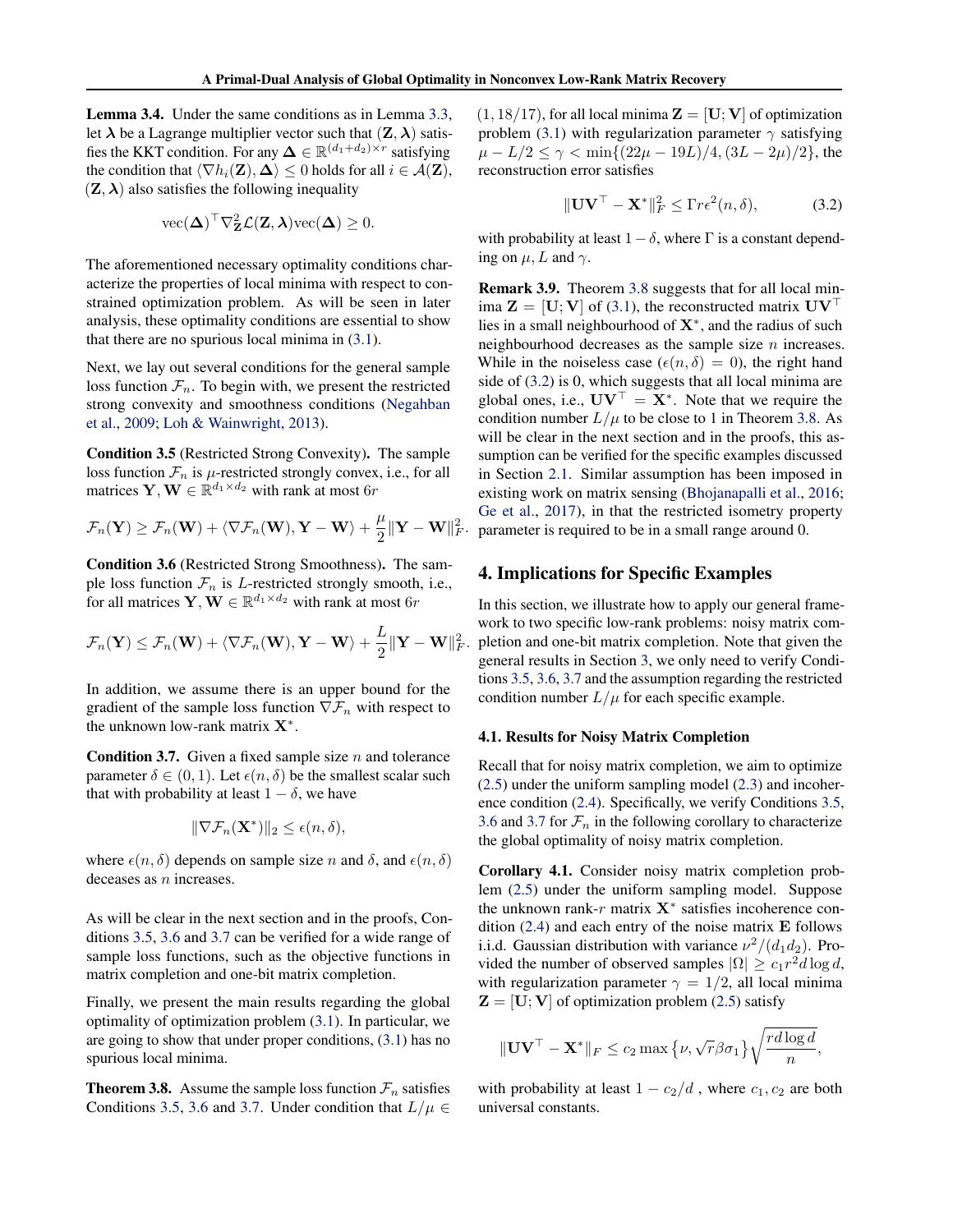<span id="page-5-0"></span>Remark 4.2. Due to the existence of noise, it is impossible to exactly recover the unknown low-rank matrix  $X^*$  for noisy matrix completion. However, we show that the reconstruction  $UV<sup>T</sup>$  from any local minimizer of [\(2.5\)](#page-3-0) is actually a good estimator of  $X^*$ . The estimation error is in the order of  $O(\sqrt{r^2d\log d/n})$ , which suggests that the more observations we have, the smaller estimation error we can achieve. It is worth noting that we only need  $O(r^2d \log d)$  observed entries of  $X^*$  to ensure [\(3.1\)](#page-3-0) has no spurious local minima, in sharp contrast to existing work [\(Ge et al.,](#page-8-0) [2016;](#page-8-0) [2017\)](#page-8-0) whose sample complexity is at least  $O(r^4d \log d)$ .

#### 4.2. Results for One-Bit Matrix Completion

Recall that the objective of one-bit matrix completion is to solve optimization problem [\(2.8\)](#page-3-0). We assume the standard regularity condition [\(Cai & Zhou,](#page-8-0) [2013\)](#page-8-0) on the cumulative distribution function  $f$  in [\(2.7\)](#page-3-0) as follows

$$
\sup_{|x| \le \beta'} \{|f'(x)|/(f(x)(1 - f(x)))\} \le \gamma_{\beta'}, \qquad (4.1)
$$

where  $\gamma_{\beta'}$  reflects the steepness of the sample loss function, and when f and  $\beta'$  are given,  $\gamma_{\beta'}$  is a fixed constant. We note that this condition holds for a large family of distributions, such as Logistic distribution, Gaussian distribution, and Laplacian distribution. To apply the results in the unified framework, it suffices to prove Conditions [3.5,](#page-4-0) [3.6](#page-4-0) and [3.7](#page-4-0) for one-bit matrix completion, respectively.

Corollary 4.3. Assume that the observed matrix Y follows the binary observation model [\(2.7\)](#page-3-0) generated based on a cumulative distribution function f satisfying  $(4.1)$ . Suppose the unknown low-rank matrix  $X^*$  satisfies incoherence condition [\(2.4\)](#page-2-0) and the observed index set  $\Omega$  follows the uniform sampling model. If the sample complexity  $|\Omega|$  exceeds  $c_1 r^2 d \log d$ , and the regularization parameter is set as  $\gamma = 1/2$ , then with probability at least  $1 - c_2/d$ , all local minima  $\mathbf{Z} = [\mathbf{U}; \mathbf{V}]$  of optimization problem [\(2.8\)](#page-3-0) satisfy

$$
\|\mathbf{U}\mathbf{V}^{\top}-\mathbf{X}^*\|_F \le c_3 \max\{\gamma_{\beta'},\sqrt{r}\beta\sigma_1\}\sqrt{\frac{rd\log d}{n}},
$$

where  $c_1, c_2, c_3$  are all universal constants.

**Remark 4.4.** Corollary 4.3 shows all local minima  $\mathbf{Z} =$  $[U; V]$  of one-bit matrix completion satisfy the condition  $UV^{\top}$  lies in a close neighborhood around  $X^*$  with radius  $O(\sqrt{r^2d\log d/n})$ . This suggests that as long as the number of observations is sufficient, we can obtain a good estimator for  $X^*$  by solving [\(2.8\)](#page-3-0). To the best of our knowledge, all the existing studies on the characterization of global geometry for low-rank problems require the objective function to be square loss, thus our work is the first that can characterize the global optimality for one-bit matrix completion, which resolves an open problem in [Ge et al.](#page-8-0) [\(2017\)](#page-8-0).

## 5. The Primal-Dual Algorithm

So far, we have shown that all local minima of inequality constrained optimization problem [\(3.1\)](#page-3-0) belong to a close neighbourhood of the ground truth matrix, with applications to two specific low-rank problems. It remains to find an efficient and effective algorithm that can find a local minimizer of [\(3.1\)](#page-3-0) successfully.

Recall that our characterization of global optimality with respect to [\(3.1\)](#page-3-0) is based on the Lagrange function and the duality theory. This motivates us to search for local minima of [\(3.1\)](#page-3-0) from the primal-dual perspective. It has been proved in [Di Pillo et al.](#page-8-0) [\(2011\)](#page-8-0) that a particular primal-dual based algorithm can converge to a solution that satisfies the necessary optimality Conditions [3.3](#page-3-0) and [3.4](#page-4-0) for general nonlinear inequality constrained optimization problems. It immediately suggests that their algorithm can be directly applied to solve the optimization problem [\(3.1\)](#page-3-0), and is guaranteed to find a local minimizer. Nevertheless, the algorithm in [Di Pillo et al.](#page-8-0) [\(2011\)](#page-8-0) requires to access the Hessian information, which is computationally very expensive for large scale problems. Thus, a more practical primal-dual algorithm is preferred.

Witnessing the empirical success of Augmented Lagrangian Method [\(Nocedal & Wright,](#page-9-0) [2006\)](#page-9-0), a first-order primal-dual method for general constrained optimization problem, we propose to use the augmented Lagrangian method to solve the inequality constrained optimization problem [\(3.1\)](#page-3-0), as displayed in Algorithm 1. More specifically, we introduce a slack variable  $\boldsymbol{\xi} = [\xi_1, \dots, \xi_{d_1+d_2}]^\top$  to transform the inequality constraints in [\(3.1\)](#page-3-0) into equality ones. Define the augmented Lagrange function  $\mathcal L$  as follows

$$
\widetilde{\mathcal{L}}(\mathbf{Z}, \boldsymbol{\xi}, \boldsymbol{\lambda}, \mu) = \mathcal{G}(\mathbf{Z}) + \sum_{i=1}^{d_1 + d_2} \lambda_i c_i(\mathbf{Z}) + \frac{\mu}{2} \sum_{i=1}^{d_1 + d_2} c_i^2(\mathbf{Z}),
$$

where  $c_i(\mathbf{Z}) = h_i(\mathbf{Z}) + \xi_i^2$ . At each iteration of Algorithm 1, we solve the minimization sub-problem in line 2 based on gradient descent with respect to **Z** and  $\xi$ , and update the dual variable  $\lambda$  and the penalty parameter  $\mu$ as suggested in [Nocedal & Wright](#page-9-0) [\(2006\)](#page-9-0). Here, we let  $\mathbf{h}(\mathbf{Z}) = [h_1(\mathbf{Z}), \dots, h_{d_1+d_2}(\mathbf{Z})]^\top$  in line 3.

| <b>Algorithm 1</b> Augmented Lagrangian Method |  |  |
|------------------------------------------------|--|--|
|                                                |  |  |

**Input:** Augmented Lagrangian function  $\widetilde{\mathcal{L}}$ ; parameters  $T, \xi_0, \lambda_0, \mu_0 > 0$  and  $\rho \ge 1$ ; initial estimator  $\mathbf{Z}_0$ 1: for  $t = 0, \ldots, T$  do 2: Solve  $(\mathbf{Z}_{t+1}, \boldsymbol{\xi}_{t+1}) = \operatorname{argmin}_{\mathbf{Z}, \boldsymbol{\xi}} \widetilde{\mathcal{L}}(\mathbf{Z}, \boldsymbol{\xi}, \boldsymbol{\lambda}_t, \mu_t)$ 3:  $\lambda_{t+1} = \lambda_t + \mu_t (\mathbf{h}(\mathbf{Z}_{t+1}) + \boldsymbol{\xi}_{t+1}^2)$ 4:  $\mu_{t+1} = \rho \mu_t$ 5: end for Output:  $Z_{T+1}$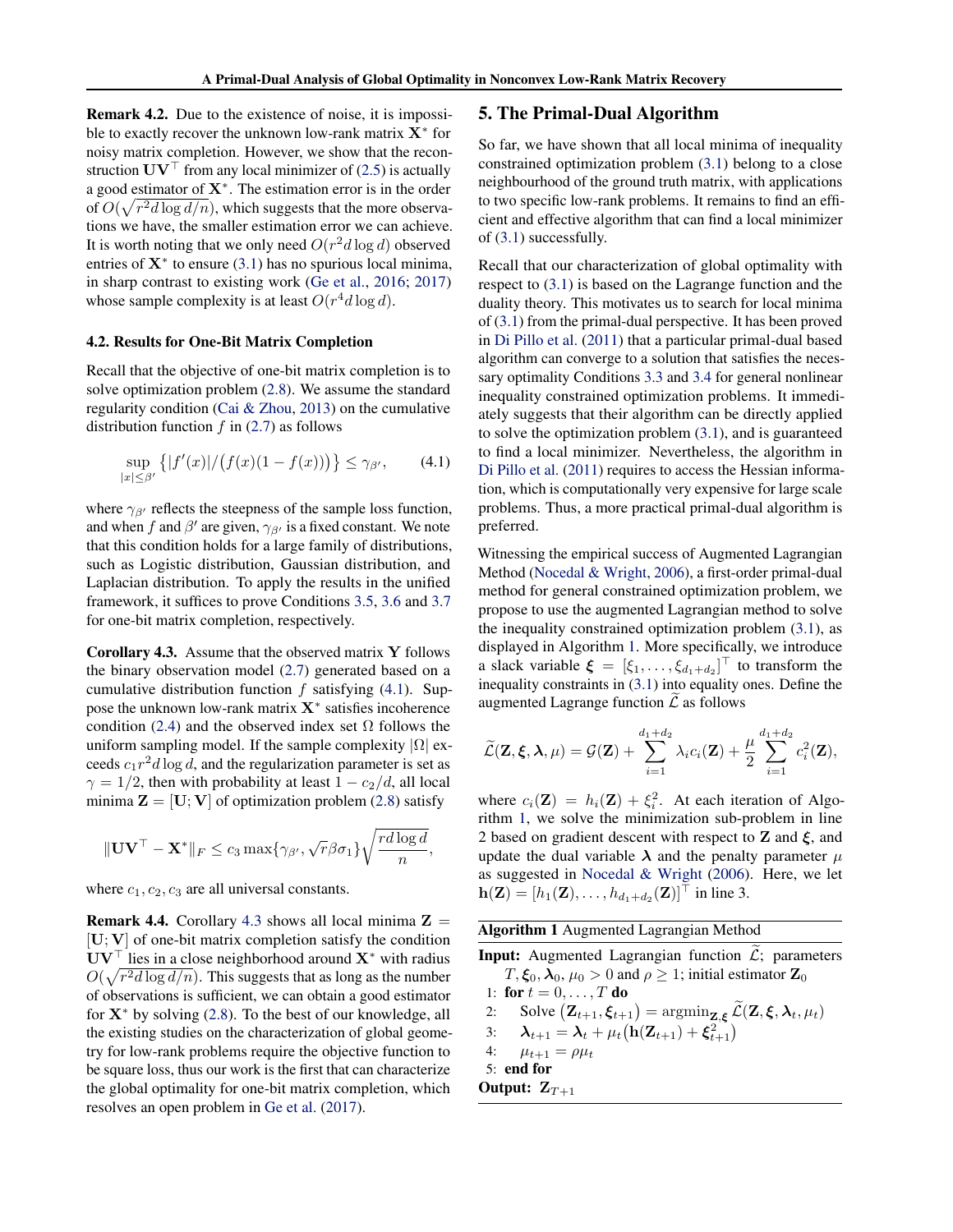<span id="page-6-0"></span>

Figure 1. Simulation results for matrix completion: (i) Top panel: plots of the recovery probability based on the compared methods under the setting  $d_1 = 120$ ,  $d_2 = 100$  with different sample size n and rank r. White block indicates success and black block indicates failure. We set  $d = \max\{d_1, d_2\}$ . (ii) Bottom panel (e),(f),(g): comparison results on convergence rate in the noiseless case under the setting  $d_1 = 2000, d_2 = 1500, r = 20$  with sampling rate p varied in  $\{15\%, 25\%, 35\%\}$ . (iii) Bottom panel (h): Plot of the squared averaged Frobenius norm error  $\|\hat{\mathbf{X}} - \mathbf{X}^*\|_F^2/(d_1d_2)$  vs. the rescaled sample size  $n/(rd \log d)$  based on our approach under different settings.

As will be seen in the next section, we demonstrate through numerical experiments that the primal-dual based Algorithm [1](#page-5-0) can efficiently solve the constrained nonconvex optimization problem [\(3.1\)](#page-3-0) given enough observations.

## 6. Experiments

In this section, we provide simulation results of the primaldual based method, as discussed in Section [5,](#page-5-0) for matrix completion and one-bit matrix completion. Under random initialization, we compare our primal-dual based Algorithm [1](#page-5-0) (Primal-Dual) with existing gradient-based methods, including vanilla gradient descent (GD), projected gradient descent (Proj-GD) and perturbed gradient descent [\(Jin et al.,](#page-8-0) [2017\)](#page-8-0) (Perturb-GD). We remark that GD and Proj-GD have been proposed in [Ma et al.](#page-9-0) [\(2017\)](#page-9-0) and [Zheng & Laf](#page-9-0)[ferty](#page-9-0) [\(2016\)](#page-9-0) for matrix completion respectively, but they all require a specially designed initialization procedure. Here, we are interested in evaluating the performance of all these algorithms with random initialization. All of the aforementioned algorithms are implemented in Matlab, and all the following experimental results are based on the optimal parameters, which are selected by cross validation and averaged over 20 trials.

## 6.1. Matrix Completion

We generate the observed data matrix according to the uniform observation model [\(2.3\)](#page-2-0). In particular, the un-

known low-rank matrix  $X^* \in \mathbb{R}^{d_1 \times d_2}$  is generated via  $\mathbf{X}^* = \mathbf{U}^* \mathbf{V}^{* \top}$ , where each entry of  $\mathbf{U}^* \in \mathbb{R}^{d_1 \times r}$ and  $V^* \in \mathbb{R}^{d_2 \times r}$  is generated independently from standard Gaussian distribution, and we scale them to ensure  $\max\{\Vert \mathbf{U}^* \Vert_{2,\infty}, \Vert \mathbf{V}^* \Vert_{2,\infty}\} \leq \alpha$ , where  $\alpha = 2$ . The noise matrix  $E$  is set as  $0$  in the noiseless case, while under the noisy setting, we generate each element of the noise matrix E from i.i.d. centered Gaussian distribution with variance  $\sigma^2 = 0.25$ . Note that due to random initialization, the initial estimators may not satisfy the incoherence constraint. In the sequel, we are going to evaluate the recovery performance of different algorithms under the noiseless setting, and investigate the statistical rate of our method.

To begin with, we compare the sample complexities required by the aforementioned algorithms under the setting  $d_1 = 120$  and  $d_2 = 100$  with sample size n and rank r varied. We say the final estimator  $\hat{\mathbf{X}}$  successfully recover the ground truth matrix  $X^*$ , if the relative error  $\|\widehat{\mathbf{X}} - \mathbf{X}^*\|_F / \|\mathbf{X}^*\|_F \le 10^{-3}$ . Figures 1(a)-1(d) illustrate the recovery probability of different methods. Here, the white block indicates successful recovery and the black block denotes failure. As for GD, all the cases have phase transition around  $n = 4rd$ . While our method has phase transition around  $n = 2.5rd$  under all the settings, and similar results are observed in Figure  $1(b)$  for **Proj-GD** and Figure 1(c) regarding **Perturb-GD**. These results suggest that the sample complexity for all these methods could be linear in both  $d$  and  $r$ .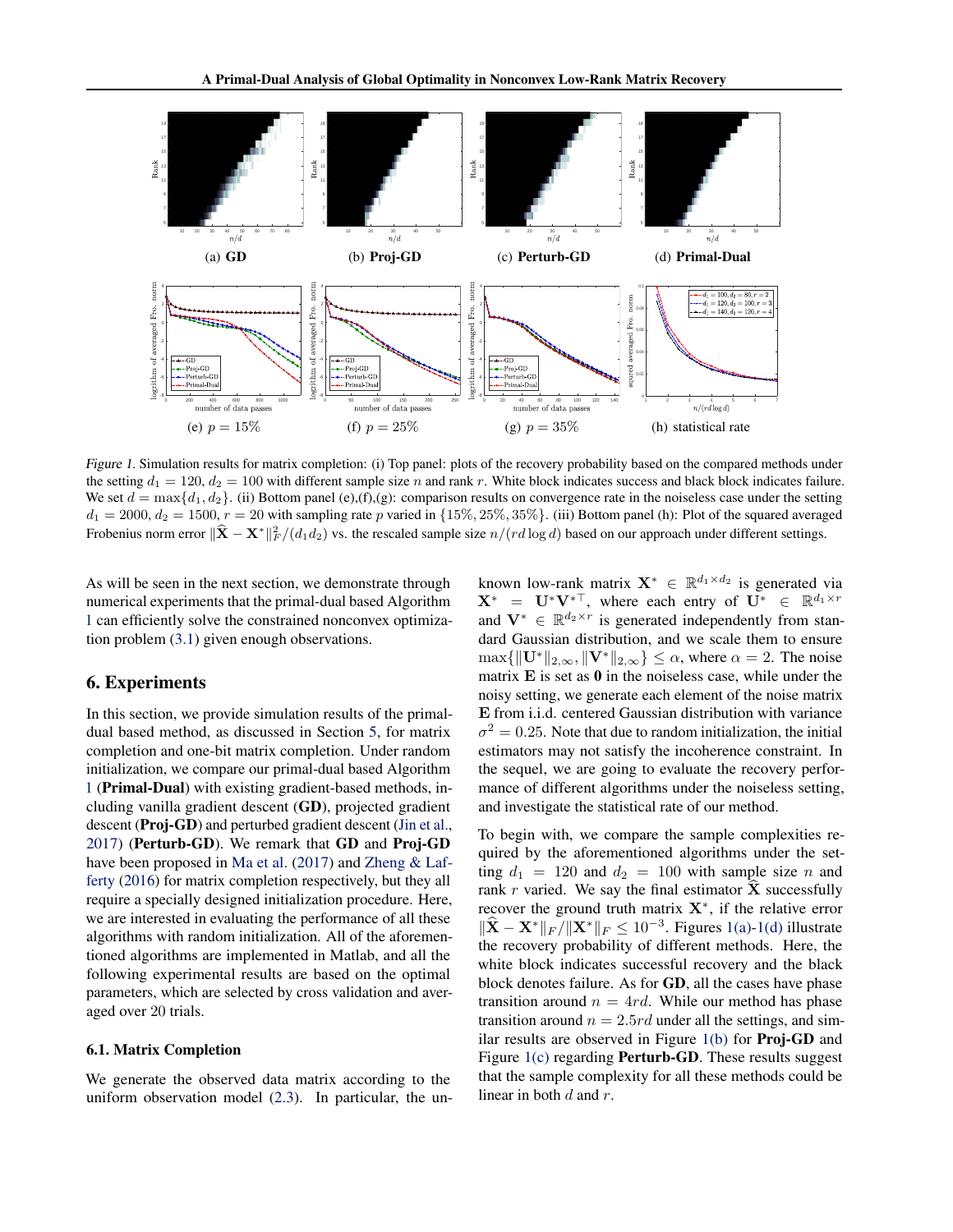<span id="page-7-0"></span>

Figure 2. Numerical results for one-bit matrix completion: (a),(b),(c) Convergence rate of different methods in the noiseless case under the setting that  $d_1 = 2000$ ,  $d_2 = 1500$  and  $r = 20$  with sampling rate  $p \in \{10\%, 20\%, 50\% \}$ . (d) Plot of the squared averaged Frobenius norm error  $\|\hat{\mathbf{X}} - \mathbf{X}^*\|_F^2/(d_1d_2)$  vs. the rescaled sample size  $n/(rd \log d)$  based on our algorithm under different settings.

Next, we compare the convergence rate of different methods under the setting  $d_1 = 2000, d_2 = 1500, r = 20$  with sampling rate  $p = |\Omega|/(d_1 d_2)$  chosen from  $\{15\%, 25\%, 35\%\}.$ The experimental results in terms of the averaged Frobenius norm error  $\|\hat{\mathbf{X}} - \mathbf{X}^*\|_F / \sqrt{d_1 d_2}$  versus the number of data passes are demonstrated in Figures [1\(e\)-1\(g\).](#page-6-0) It can be seen that our primal-dual based algorithm achieves lower estimation error than GD after the same number of data passes, especially when the observed sample size is small. On the other hand, compared with Proj-GD and Perturb-GD, our method achieves comparable performance, which verifies the effectiveness of Algorithm [1](#page-5-0) for solving nonconvex optimization problem [\(2.5\)](#page-3-0) to find a local minimum.

Finally, we study the statistical rate of our method under the following settings: (i)  $d_1 = 100, d_2 = 80, r = 2$ ; (ii)  $d_1 =$  $120, d_2 = 100, r = 3$ ; (iii)  $d_1 = 140, d_2 = 120, r = 4$ . The results are displayed in Figure [1\(h\).](#page-6-0) In detail, the vertical axis represents the estimation error  $\|\hat{\mathbf{X}} - \mathbf{X}^*\|_F^2 / (d_1 d_2)$ , and the horizontal axis is the rescaled sample size  $n/(rd \log d)$ . The results show that the estimation error and the rescaled sample size align well under different settings, which suggests that the statistical rate of our method is  $O(r d \log d/n)$ .

#### 6.2. One-Bit Matrix Completion

We generate the data matrix  $\bf{Y}$  based on probability model [\(2.7\)](#page-3-0) with  $f(X_{ij}) = \Phi(X_{ij}/\sigma)$ , where  $\Phi$  is the cumulative distribution function of the standard Gaussian distribution, and we choose  $\sigma = 0.5$  as the noise level. For the unknown low-rank matrix  $X^* = U^*V^{*T}$  with rank r, we follow the same generative procedure as in [Davenport et al.](#page-8-0) [\(2014\)](#page-8-0); [Bhaskar & Javanmard](#page-8-0) [\(2015\)](#page-8-0); [Ni & Gu](#page-9-0) [\(2016\)](#page-9-0). More specifically,  $\mathbf{U}^* \in \mathbb{R}^{d_1 \times r}$ ,  $\mathbf{V}^* \in \mathbb{R}^{d_2 \times r}$  are randomly generated from a uniform distribution on  $[-1/2, 1/2]$ , and are scaled properly such that the incoherence constraint  $\max\{\Vert \mathbf{U}^*\Vert_{2,\infty}, \Vert \mathbf{V}^*\Vert_{2,\infty}\}\leq \alpha$  is satisfied, where we set  $\alpha = 1$ . In addition, we sample the observed index set  $\Omega$ according to the uniform sampling model.

To demonstrate the effectiveness of Algorithm [1,](#page-5-0) we com-

pare our method with existing gradient-based algorithms including GD, Proj-GD and Perturb-GD with random initialization. In particular, we compute the logarithm of the averaged estimation error  $\|\hat{\mathbf{X}} - \mathbf{X}^*\|_F / \sqrt{d_1 d_2}$  and plot it with the number of data passes for different methods, which are illustrated in Figures  $2(a)-2(c)$  under the setting  $d_1 = 2000, d_2 = 1500, r = 20$  with varied sampling rate. These results again confirm that with random initialization, the primal-dual based algorithm can recover the unknown low-rank matrix X<sup>\*</sup> successfully. In addition, Proj-GD demonstrates a sharp decrease in estimation error after the first several data passes, which is due to the simple but effective projection mechanism.

In addition, we investigate the statistical rate for one-bit matrix completion based on our algorithm. Figure 2(d) plots the averaged estimation error  $\|\hat{\mathbf{X}} - \mathbf{X}^*\|_F^2/(d_1d_2)$ versus the rescaled sample size  $n/r d \log d$  under different settings, which suggests that our primal-dual based approach achieves statistical rate with order  $O(r d \log d/n)$ .

## 7. Conclusions and Future Work

In this paper, we proposed a primal-dual based framework to characterize the global optimality for nonconvex lowrank matrix recovery with incoherence constraints. Based on duality, we proved that the optimization landscape of such problem is well-behaved. We further applied a primaldual based algorithm to solve the nonconvex optimization problem and demonstrated its effectiveness via simulations.

There are still some open problems along this line of research. For example, how to prove the optimization guarantees for the primal-dual based algorithm? Another question is how to generalize our framework to other constrained nonconvex optimization beyond incoherence constraints. We hope this work can act as the first step towards understanding the global geometry of general constrained nonconvex optimization problems.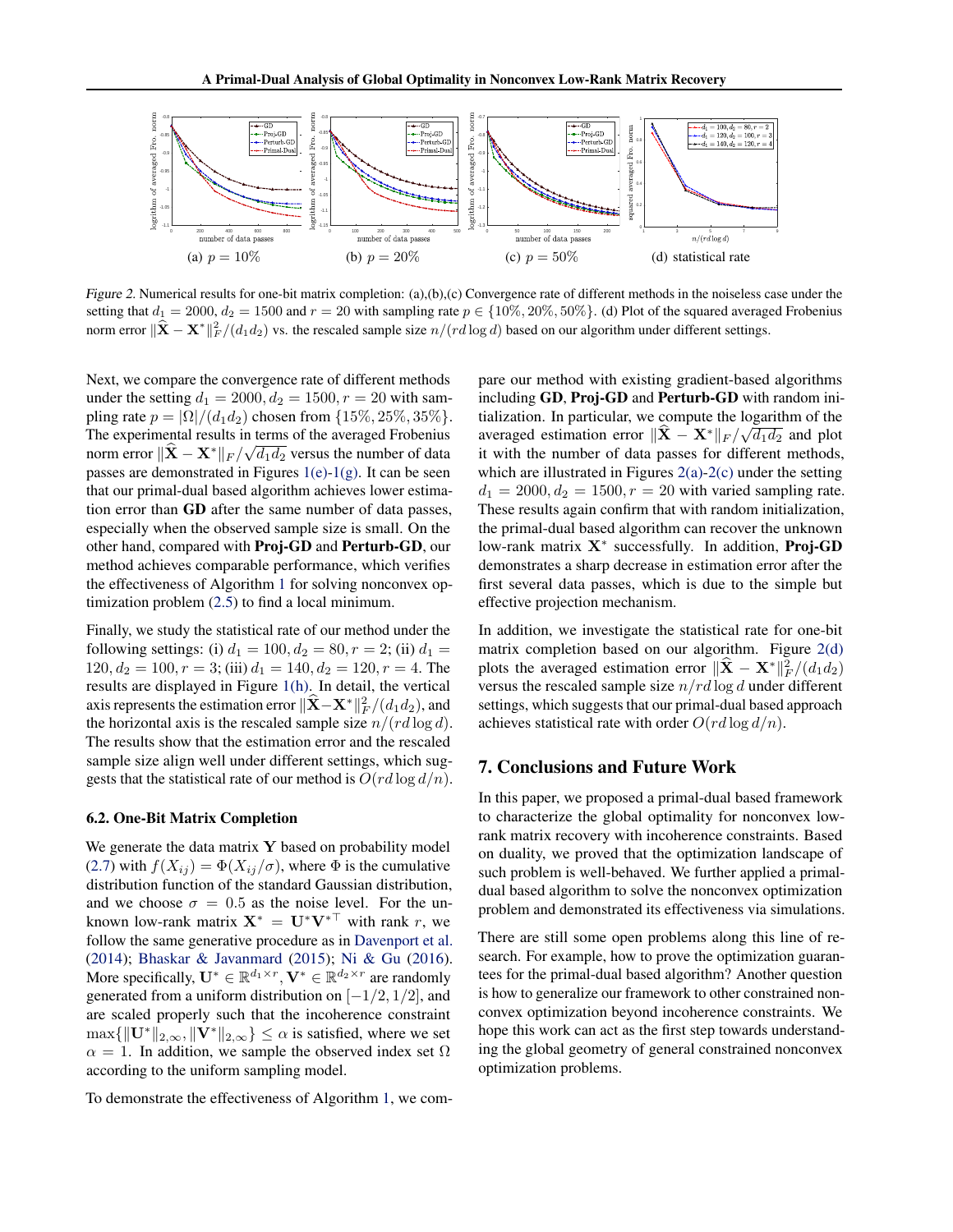## <span id="page-8-0"></span>Acknowledgement

We would like to thank the anonymous reviewers for their helpful comments. This research was sponsored in part by the National Science Foundation IIS-1618948 and IIS-1652539. The views and conclusions contained in this paper are those of the authors and should not be interpreted as representing any funding agencies.

# References

- Agarwal, N., Allen-Zhu, Z., Bullins, B., Hazan, E., and Ma, T. Finding local minima for nonconvex optimization in linear time. *arXiv preprint arXiv:1611.01146*, 2016.
- Ahmed, A. and Romberg, J. Compressive multiplexing of correlated signals. *IEEE Transactions on Information Theory*, 61(1): 479–498, 2015.
- Bach, F. Convex relaxations of structured matrix factorizations. *arXiv preprint arXiv:1309.3117*, 2013.
- Bach, F., Mairal, J., and Ponce, J. Convex sparse matrix factorizations. *arXiv preprint arXiv:0812.1869*, 2008.
- Balcan, M.-F., Liang, Y., Woodruff, D. P., and Zhang, H. Optimal sample complexity for matrix completion and related problems via ell 2-regularization. *arXiv preprint arXiv:1704.08683*, 2017.
- Bhaskar, S. A. and Javanmard, A. 1-bit matrix completion under exact low-rank constraint. In *Information Sciences and Systems (CISS), 2015 49th Annual Conference on*, pp. 1–6. IEEE, 2015.
- Bhojanapalli, S., Kyrillidis, A., and Sanghavi, S. Dropping convexity for faster semi-definite optimization. *arXiv preprint*, 2015.
- Bhojanapalli, S., Neyshabur, B., and Srebro, N. Global optimality of local search for low rank matrix recovery. *arXiv preprint arXiv:1605.07221*, 2016.
- Burer, S. and Monteiro, R. D. A nonlinear programming algorithm for solving semidefinite programs via low-rank factorization. *Mathematical Programming*, 95(2):329–357, 2003.
- Cai, T. and Zhou, W.-X. A max-norm constrained minimization approach to 1-bit matrix completion. *Journal of Machine Learning Research*, 14(1):3619–3647, 2013.
- Candès, E. J. and Recht, B. Exact matrix completion via convex optimization. *Foundations of Computational mathematics*, 9(6): 717–772, 2009.
- Candès, E. J. and Tao, T. The power of convex relaxation: Nearoptimal matrix completion. *Information Theory, IEEE Transactions on*, 56(5):2053–2080, 2010.
- Carmon, Y., Duchi, J. C., Hinder, O., and Sidford, A. Accelerated methods for non-convex optimization. *arXiv preprint arXiv:1611.00756*, 2016.
- Chen, Y. and Wainwright, M. J. Fast low-rank estimation by projected gradient descent: General statistical and algorithmic guarantees. *arXiv preprint arXiv:1509.03025*, 2015.
- Davenport, M. A., Plan, Y., van den Berg, E., and Wootters, M. 1-bit matrix completion. *Information and Inference*, 3(3):189– 223, 2014.
- Di Pillo, G., Liuzzi, G., and Lucidi, S. A primal-dual algorithm for nonlinear programming exploiting negative curvature directions. *Numerical Algebra, Control and Optimization*, 1(3):509–528, 2011.
- Ge, R., Huang, F., Jin, C., and Yuan, Y. Escaping from saddle points-online stochastic gradient for tensor decomposition. In *COLT*, pp. 797–842, 2015.
- Ge, R., Lee, J. D., and Ma, T. Matrix completion has no spurious local minimum. *arXiv preprint arXiv:1605.07272*, 2016.
- Ge, R., Jin, C., and Zheng, Y. No spurious local minima in nonconvex low rank problems: A unified geometric analysis. *arXiv preprint arXiv:1704.00708*, 2017.
- Gross, D. Recovering low-rank matrices from few coefficients in any basis. *IEEE Transactions on Information Theory*, 57(3): 1548–1566, 2011.
- Gu, Q., Wang, Z., and Liu, H. Low-rank and sparse structure pursuit via alternating minimization. In *Proceedings of the 19th International Conference on Artificial Intelligence and Statistics*, pp. 600–609, 2016.
- Gui, H. and Gu, Q. Towards faster rates and oracle property for low-rank matrix estimation. *arXiv preprint arXiv:1505.04780*, 2015.
- Haeffele, B., Young, E., and Vidal, R. Structured low-rank matrix factorization: Optimality, algorithm, and applications to image processing. In *International Conference on Machine Learning*, pp. 2007–2015, 2014.
- Hardt, M. Understanding alternating minimization for matrix completion. In *FOCS*, pp. 651–660. IEEE, 2014.
- Hardt, M. and Wootters, M. Fast matrix completion without the condition number. In *COLT*, pp. 638–678, 2014.
- Jain, P. and Netrapalli, P. Fast exact matrix completion with finite samples. *arXiv preprint*, 2014.
- Jain, P., Netrapalli, P., and Sanghavi, S. Low-rank matrix completion using alternating minimization. In *Proceedings of the forty-fifth annual ACM symposium on Theory of computing*, pp. 665–674. ACM, 2013.
- Jin, C., Kakade, S. M., and Netrapalli, P. Provable efficient online matrix completion via non-convex stochastic gradient descent. In *Advances in Neural Information Processing Systems*, pp. 4520–4528, 2016.
- Jin, C., Ge, R., Netrapalli, P., Kakade, S. M., and Jordan, M. I. How to escape saddle points efficiently. *arXiv preprint arXiv:1703.00887*, 2017.
- Keshavan, R. H., Oh, S., and Montanari, A. Matrix completion from a few entries. In *2009 IEEE International Symposium on Information Theory*, pp. 324–328. IEEE, 2009.
- Koltchinskii, V., Lounici, K., Tsybakov, A. B., et al. Nuclearnorm penalization and optimal rates for noisy low-rank matrix completion. *The Annals of Statistics*, 39(5):2302–2329, 2011.